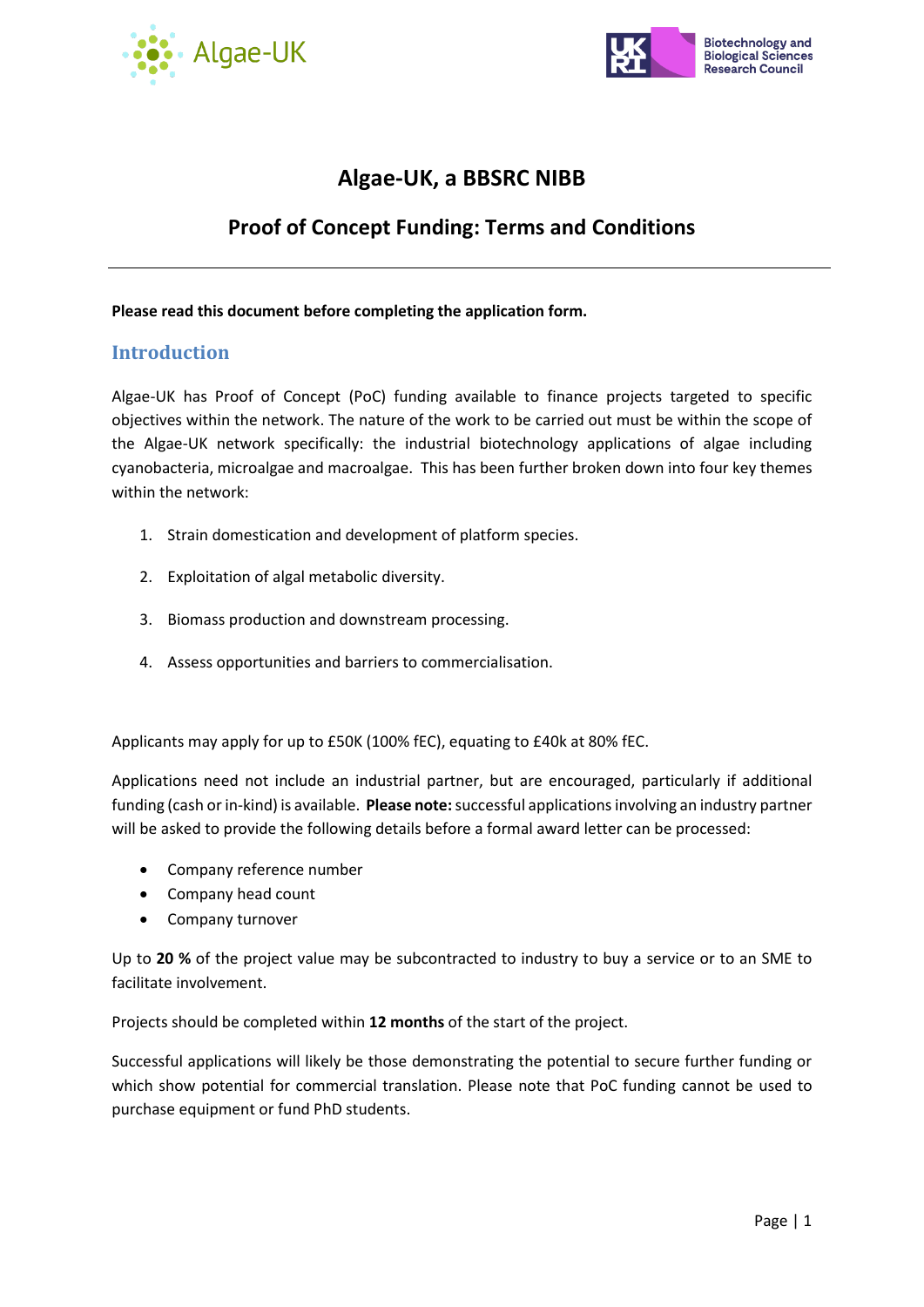



# **Eligibility**

PoC funds are available to Algae-UK members who are UK-based academics who meet the eligibility criteria set out in section 3 of the BBSRC Research Grants guide [\(http::/www.bbsrc.ac.uk/funding/apply/grants-guide.aspx\)](http://www.bbsrc.ac.uk/funding/apply/grants-guide.aspx). PoC funds are subject to *de minimis* aid rules, therefore non-academics receiving sub-contracted PoC funds need to ensure that they do not breach these rules by accepting funds (see<https://www.gov.uk/state-aid> for further details).

# **Application process**

Applications should be made by completing the PoC funding application form provided on the Algae-UK website. The completed form should be returned as a pdf document to the Network Manager at [info@algae-uk.org.uk,](mailto:info@algae-uk.org.uk) who will confirm that the required information is present and in a format suitable for review. Applicants submitting non-compliant forms will be requested either to send additional information or to amend and resubmit the form.

# **Evaluation process**

#### *Selection of reviewers and conflict of interest*

Each application will be assessed by at least three members of the Algae-UK Management Board (MB) who will be selected according to their expertise in relation to the application. In case of insufficient expertise within the MB, appropriate expertise will be sought from other Algae-UK members, who, in reviewing the application, agree to treat the application as confidential.

Any member of the MB who has a conflict of interest must recuse him/herself from the review process and an alternative assessor selected.

Examples of a conflict of interest may include:

- employed by the same institution as the applicant(s)
- Actively involved in research collaborations with the applicant(s)
- Working closely with the applicant(s), e.g. as a co-author or PhD supervisor, or has worked closely in the last 4 years
- Holding a current position on the governing body of or an honorary position within the institution(s) of the applicant(s)
- In receipt of personal remuneration in excess of £5,000 p.a. from the applicant's organisation
- Personal/family relationship with the applicant(s)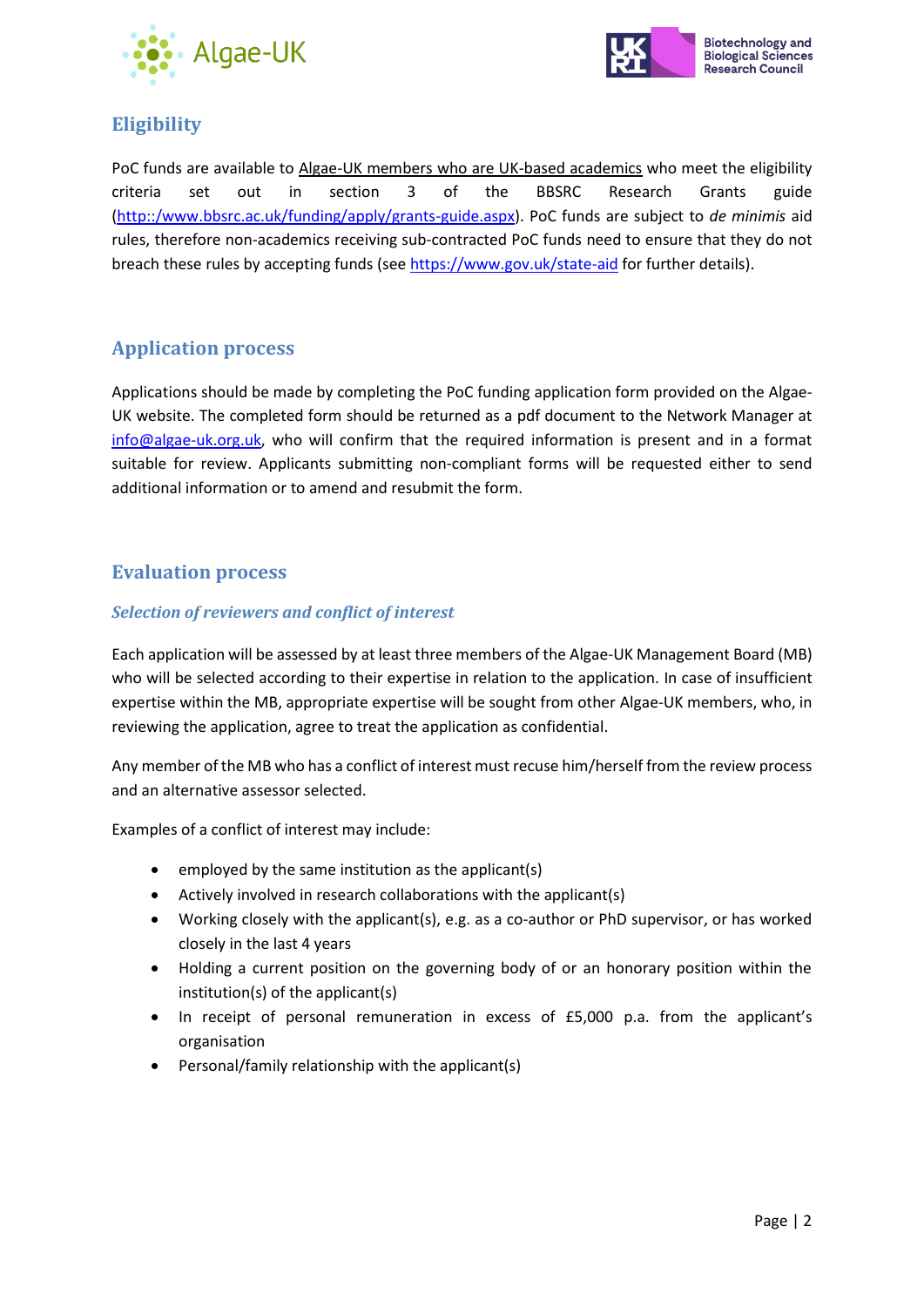



#### *Evaluation criteria*

For each of the evaluation criteria, proposals should score 60% of total marks allocated to be eligible to receive funding.

| <b>Criterion</b>                                              | % contribution to total score |
|---------------------------------------------------------------|-------------------------------|
| Scientific excellence of proposed project                     | 30                            |
| Scientific record of applicant                                | 20                            |
| Relevance to Algae-UK objectives                              | 10                            |
| Industrial relevance and likelihood of commercial translation | 20                            |
| Economic, environmental and social impact                     | 10                            |
| Value for money                                               | 10                            |

Reviewers will have approximately four weeks to evaluate proposals, and the process of evaluation will be the same regardless of the amount of funds requested. The Network Manager will collate scores received from the reviewers for each application and create a ranked list for review and approval by the Director and Co-Directors of Algae-UK. If the Director or Co-Directors are conflicted, the non-conflicted Executive Group member will review and approve the ranked list along with the MB Chair (if both the Director and Co-Director are conflicted, one or both MB Co-Chairs will review and approve the ranked list along with the MB Chair). The MB Chair will sign off on the ranked list.

Applicants will be notified of the outcome with feedback as soon as possible after applications approved by the MB have been **approved by BBSRC**. A formal offer letter will be sent to successful applicants detailing the Terms and Conditions of the award.

# **Administration and reporting**

Prior to the start of the project, the (lead) applicant will be required to sign an agreement, in which the applicant agrees to the Terms and Conditions of the PoC award. In cases of collaboration between two or more institutions, appropriate signed agreements (including details of ownership of resulting intellectual property through the appropriate technology transfer offices and legal departments) must be in place before the start of the project; the Network Manager will require confirmation of this.

A report is to be submitted to the Network Manager within two months of completion of the project. This should include a public summary of outcomes and possible future direction for the work that may be published by the BBSRC NIBB and a summary of financial expenditure.

# **Payment of awards**

BBSRC will transfer project funds at 80% fEC to University College London (UCL) no more three months from the date of project completion, subject to all procedures being followed and the required documents having been put in place and approved. The institution receiving the award must